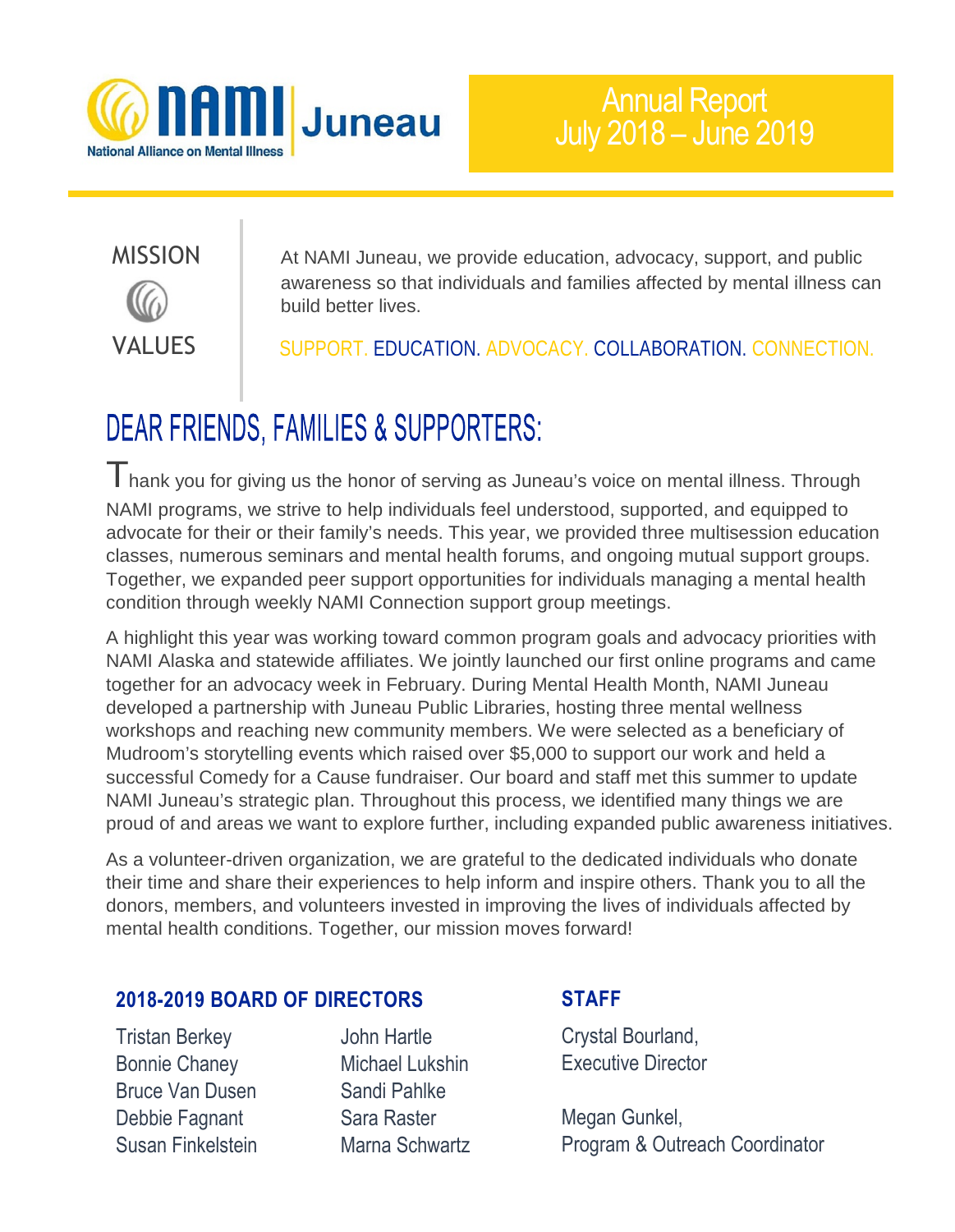# REACH + IMPACT

Mutual Support Group Meetings Facilitators Trained **8** 

"I just wanted to say that the group we attended was wonderful. I was pleasantly surprised about how conducive the conversation was and the feeling of support. It was only my first group, but I still walked away with a few pieces that I will carry with me."

# SUPPORT INFORMATION

45 Contacts for Information, Support & Referral

Trust Mini Grants 26 Awarded

"After attending the NAMI workshop, I feel much more optimistic about the future. The skills I have learned are extremely helpful, but the biggest thing is that I am not alone – this isn't some kind of hopeless anomaly."

EDUCATION 45 Education Program & Seminar Participants Program Satisfaction 95%

22 Advocates Trained

**OUTREACH**  $\sim$ 100 Youth provided w/ mental health presentations Radio programs 10

> $\overline{2}$  Inside Passages **Participants**

The information and support I received from attending NAMI's Family-to-Family class was incredible. I learned a lot about mental illness, but more importantly, I learned how to be a better parent and I bonded with others as we shared our journeys. I highly recommend this class to anyone who has a loved one experiencing mental illness. Down with stigma!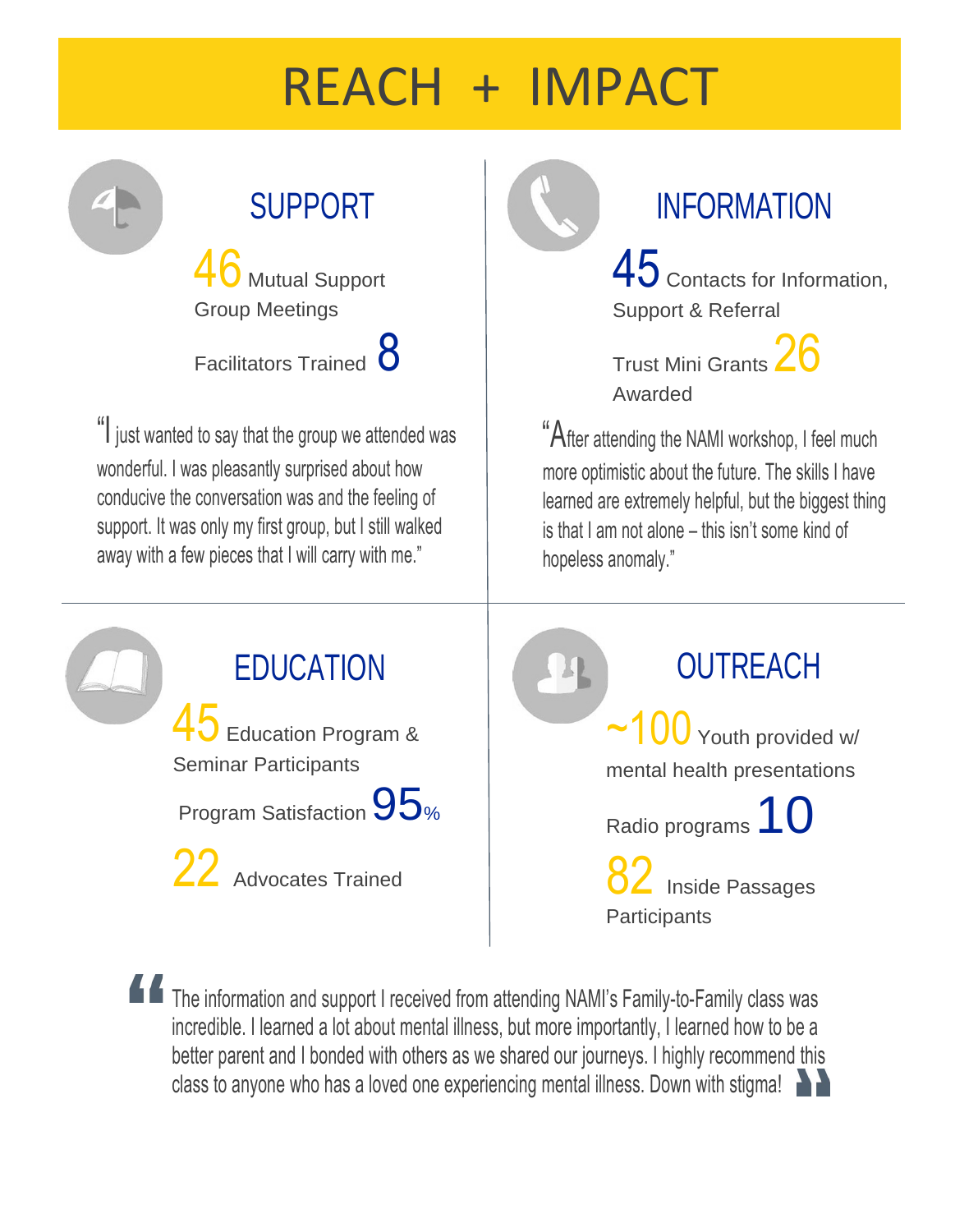# FY19 FINANCES

#### **REVENUE**



#### **Grants \$111,250**

Alaska Mental Health Trust Authority (\$100,550) Juneau Community Foundation's Hope Endowment Fund (\$10,700)

#### **Fundraising \$26,490**

Comedy for a Cause & Extra Tough Run Mudrooms Storytelling Events Coppa Ice Cream Day Proceeds

#### **Donations \$12,355**

Memberships & Individual Donations

#### **Other \$765**

Inside Passages Sponsorships and Continuing Education Units (CEU) fees

#### **TOTAL FY19 REVENUE \$150,860**

#### **Administration \$88,600**

Staff, facility, telecommunications, business insurance, equipment, and supplies

#### **Programs \$39,560**

Staff, volunteer training, marketing costs and program materials

#### **Training \$8,725**

 NAMI Convention subsidies and professional development

#### **Fundraising \$7,485**

Event and membership expenses

**Other \$2,230** 

#### **TOTAL FY19 EXPENSES \$146,600**

Thank you to our in-kind donors who provided NAMI Juneau with meeting space throughout the year: